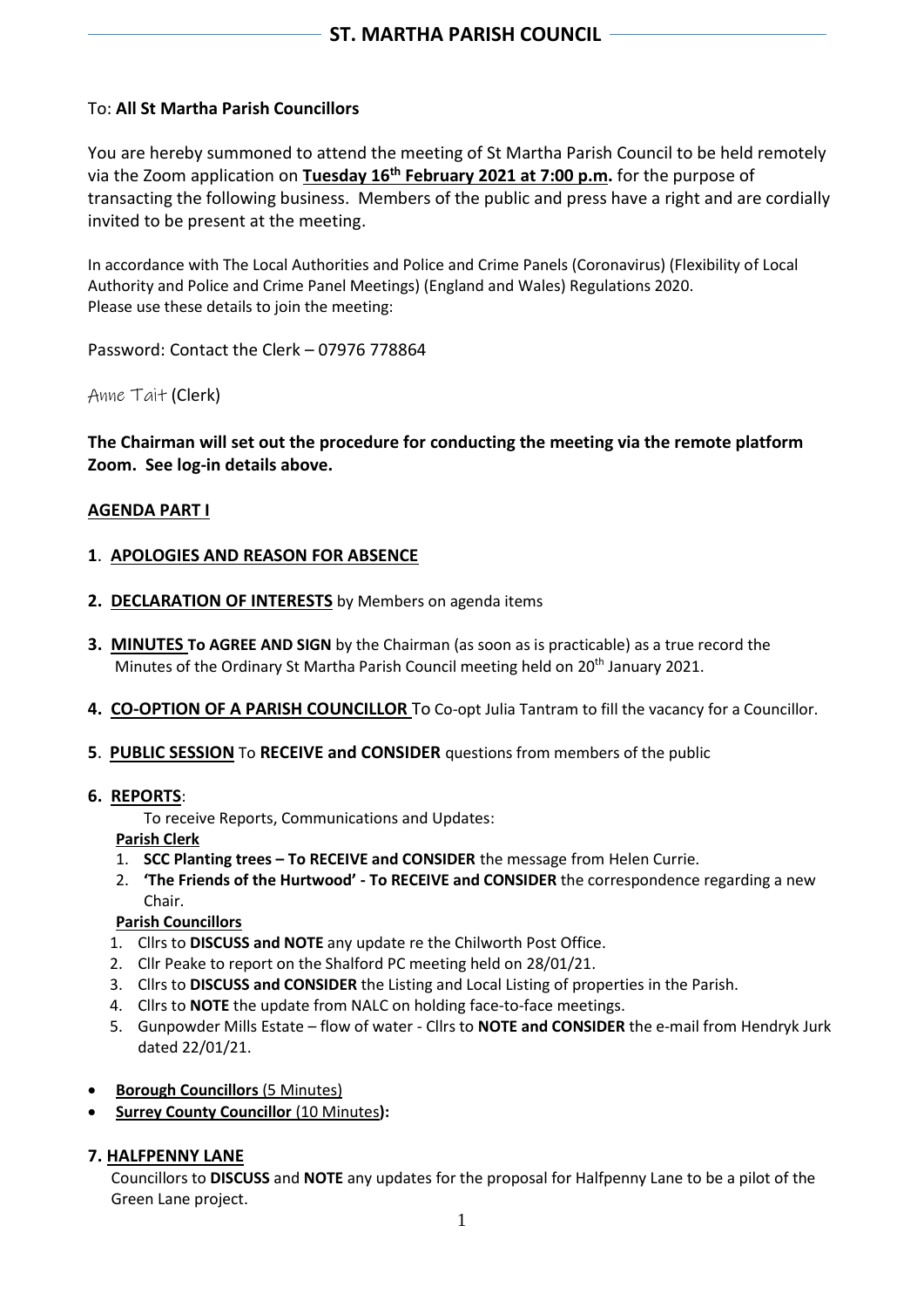# **8. GUNPOWDER MILLS**

West Lodge:

• Cllrs to **AGREE** the proposals discussed at an informal meeting on 10/02/21, following the APPROVAL of Planning applications: 20/P/00793 and 20/P00794.

# **9. PLANNING**

**(a**) **To RECEIVE and NOTE** the outcome of applications previously reported:

**20/P/02091** - **6 Dorking Road, Chilworth GU4 8NR –** Proposed erection of a pair of two storey semidetached dwellings following demolition of existing bungalow. *GBC APPROVED 02/02/2021.*

**20/P/02156 - Pilar Lodge, Sample Oak Lane, Chilworth GU4 8RE** – Proposed extensions to the front, rear and side elevations, following demolition of existing rear additions and conservatory. Changes to doors, windows and fenestration.*GBC APPROVED 04/02/2021.*

**20/P/00793** - **West Lodge, Blacksmith Lane, Chilworth, GU4 8NQ –** Proposed change of use of vacant single storey dwelling to a community use, including education, with associated refurbishment and redecoration. *GBC APPROVED 04/02/2021.*

**20/P/00794 - West Lodge, Blacksmith Lane, Chilworth, GU4 8NQ** – Listed Building Consent for proposed change of use of vacant single storey dwelling to a community use, including education, with associated refurbishment and redecoration. *GBC APPROVED 04/02/2021.*

# **(b) To RECEIVE and NOTE** applications received since last meeting (20/01/2021)

Cllrs to **DISCUSS AND AGREE** a response to GBC on the following applications:

- **21/P/00051 Powdermill Cottage, Blacksmith Lane, Chilworth GU4 8NL** Two storey rear extension.
- **21/P/00067 - The Beeches, Blacksmith Lane, Chilworth GU4 8NQ** Part first floor, part single storey rear extension.

## **10. HIGHWAYS AND RIGHTS OF WAY**

• Cllrs to **RECEIVE and CONSIDER** any reports or requests.

## **11. CHILWORTH WAR MEMORIAL**

Cllrs to **RECEIVE** and **NOTE** the two schemes of work received for the repair to the stonework.

## **12. CORRESPONDENCE**

To **RECEIVE** any recent correspondence – not previously circulated

## **13. FINANCIAL MATTERS**

(a) Cllrs to **RECEIVE and APPROVE** the schedule of payments and cheques

(b) Cllrs to **RECEIVE and APPROVE** the bank reconciliation to 31/01/2021

(c) Cllrs to **RECEIVE** and **NOTE** an update on the appointment of an Internal Auditor for the Parish Council

## **14. ITEMS FOR THE NEXT MEETING**

To **RECEIVE** requests for items for discussion at the next meeting

## **EXCLUSION OF PRESS AND PUBLIC FOR CONFIDENTIAL BUSINESS**